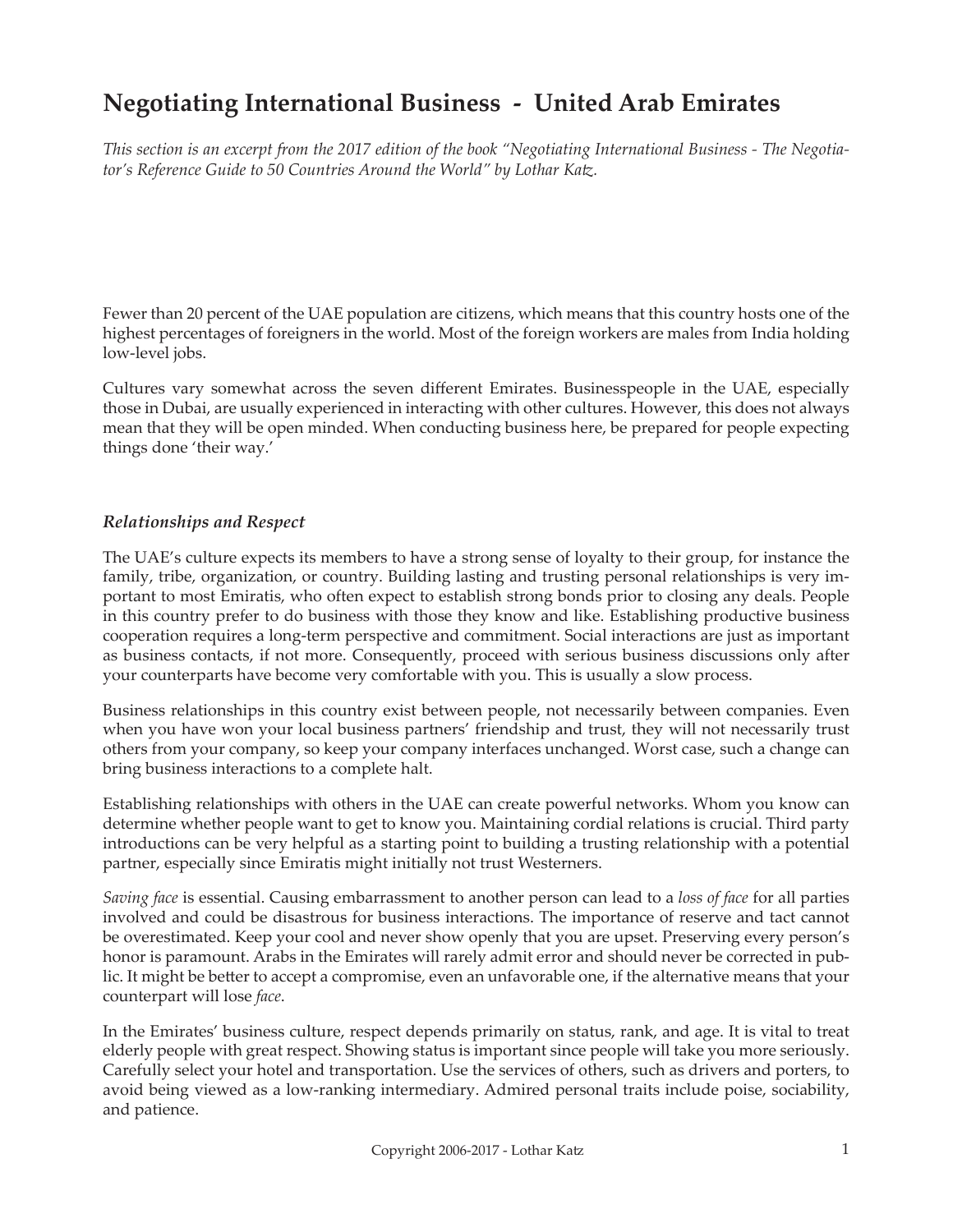## *Communication*

The official language of the UAE is Arabic, although the local dialect is heavily influenced by Farsi, the language of Iran. Many businesspersons, especially young ones and those in top positions, speak English well.

Emiratis usually speak in quiet, gentle tones. A raised voice usually indicates anger, which is a very bad signal. People generally converse in close proximity, standing only two to three feet apart. Do not back away even if this is closer than your personal comfort zone allows. Doing so could be read as a sign that you are uncomfortable around your counterparts.

Communication is generally rather indirect. Emirates Arabs often use circuitous language, which can make it difficult for westerners to figure out the exact message. They love flowery phrases, exaggerations, and other rhetoric, and generally consider eloquent people more respectable and trustworthy. Open disagreement and confrontation are rare, so you will usually not hear a direct 'no.' When a person in the Emirates says 'yes,' he or she might actually mean 'possibly.' Ambiguous answers such as 'we must look into this' or 'we will think about it' usually mean 'no.' Alternatively, a respondent might deliberately ignore your question. Silence is another way to communicate negative messages. It is beneficial to use a similarly indirect approach with your counterparts, as they could perceive you as rude and pushy if you are too direct.

Gestures and body language are usually more restricted than in the non-Gulf Arab countries. Men tend to make frequent physical contact, though. They might greet each other by hugging and kissing, or walk hand in hand. All of these are only signs of friendship. However, never touch someone's head, not even that of a child. Since Muslims consider the left hand unclean, use it only if inevitable. The soles of your shoes are also considered unclean and you should avoid showing them to others, even when seated on a cushion. Pointing at people or objects is impolite. Instead, wave your open hand toward the object. The thumbs-up sign is an offensive gesture throughout the Arab world. Eye contact should be frequent, almost to the point of staring. This conveys sincerity and helps build trust. Arabs in the Emirates enjoy showing positive emotions.

## *Initial Contacts and Meetings*

Choosing a local intermediary who can leverage existing relationships to make initial contacts is crucially important. A person who can introduce you to the right contacts and help you build relationships is essential when doing business in this country. This person will help bridge the gap between cultures, allowing you to conduct business with greater effectiveness. Let them set the pace of your initial engagements.

If possible, schedule meetings at least three to four weeks in advance. However, it can sometimes also be effective to take your chances and simply turn up. The length of a meeting can be unpredictable, so leave enough flexibility in your schedule. Since people want to know whom they will be meeting, provide details on attendees' titles, positions, and responsibilities ahead of time. Be prepared for your counterparts to cancel or postpone meetings with little or no notice. Schedules are often loose and flexible. Meetings can start considerably late. However, foreign visitors are generally expected to be punctual. Avoid being more than 15-20 minutes late and call ahead if you will be. Displaying anger if you have to wait, which happens often, will reflect very poorly on you. The most senior meeting participants usually arrive last.

Emirati names can have several parts and could be difficult to identify. It may be best to inquire from someone upfront or politely ask the person how to address him or her correctly. In that case, make sure to do the same for your own name. Arabs could take mispronouncing their names as a sign of disrespect. Titles are highly valued. Always use them when addressing a person who carries one. Do not call someone by their first name unless they offered it, which is rare. Greet the most senior person first, and then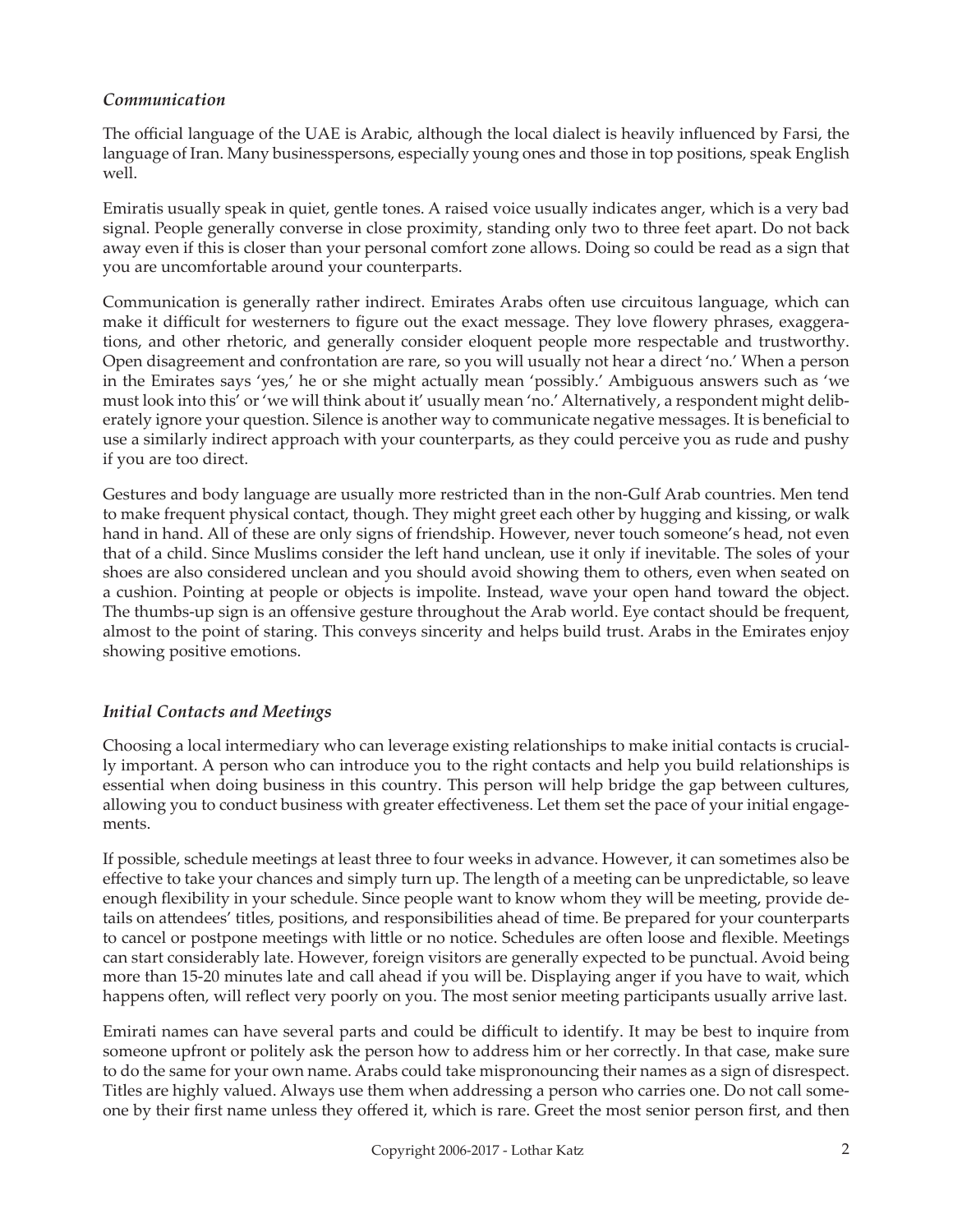individually greet everyone else in the room. Introductions and greetings are accompanied by extensive compliments as well as handshakes using the right hand. Women are rarely involved in business interactions in the Emirates and generally do not shake hands with men. Emirati businessmen may be reluctant to shake the hand of a foreign woman.

After the introductions, offer your business card to everyone present. Cards must be in pristine condition. Show doctorate degrees on your card and make sure that it clearly states your professional title, especially if you have the seniority to make decisions. The main point of exchanging business cards in the UAE is to identify the status of the holder. Present your card with the right hand, with the Arabic side facing the recipient. Similarly, accept others' cards using only the right hand. Smile and keep eye contact while doing so, then examine the card carefully. Next, place it on the table in front of you. Never stuff someone's card into your back pocket or otherwise treat it disrespectfully.

Meeting usually start with extensive small talk, which could include prolonged inquiries about your health, family, and so on. This might include personal questions. Some Arabs discuss business at the first meeting, but it is more likely that the entire meeting will be consumed with getting to know each other. Be patient and let the other side set the pace.

Frequent meeting interruptions and other distractions are normal and do not signal a lack of interest. Repeating your main points conveys seriousness and builds trust.

Presentations should be short and concise. Allow sufficient time for questions and clarifications. Either the decision maker is a silent observer, or that person might not attend at all. People asking many questions usually hold less important positions. Your presentation materials should be attractive, with good and clear visuals. Add an attractive back cover to your handouts, since Arabs might start with that page.

## *Negotiation*

**Attitudes and Styles -** Leveraging relationships is an important element when negotiating in the UAE. Nevertheless, Emiratis often employ distributive and contingency bargaining. While the buyer is in a superior position, both sides in a business deal own the responsibility to reach agreement. They expect long-term commitments from their business partners and will focus mostly on long-term benefits. Although the primary negotiation style is competitive, people here nevertheless value long-term relationships. They will ultimately look for win-win solutions and show willingness to compromise if needed. Emirati negotiators may at times appear highly competitive, fiercely bargaining for seemingly small gains. They respect hard bargainers as long as they avoid creating direct conflict. You earn your counterparts' respect by maintaining a positive, persistent attitude. It is critically important to remain calm, friendly, patient, and persistent, never taking anything personally.

Should a dispute arise at any stage of a negotiation, you may be able to reach resolution through leveraging your personal relationship with the Emirati negotiation leader in a one-on-one setting. Show your commitment to the relationship and refrain from using logical reasoning or becoming argumentative since this will only make matters worse.

**Sharing of Information -** Information is rarely shared freely, since people here commonly believe that privileged information creates bargaining advantages. In contrast, expect any information you share to reach your incumbent competitor. Based on their existing relationship, your UAE counterparts will likely believe that this party must be given the right to respond to the new competitive threat.

**Pace of Negotiation –** Expect negotiations to be slow and protracted, and be prepared to make several trips if necessary to achieve your objectives. Throughout the negotiation, be patient, control your emotions, and accept that delays may occur. Attempts to rush the process are highly unlikely to produce better results and may be counterproductive. An Arab proverb warns that 'Haste is of the devil,' and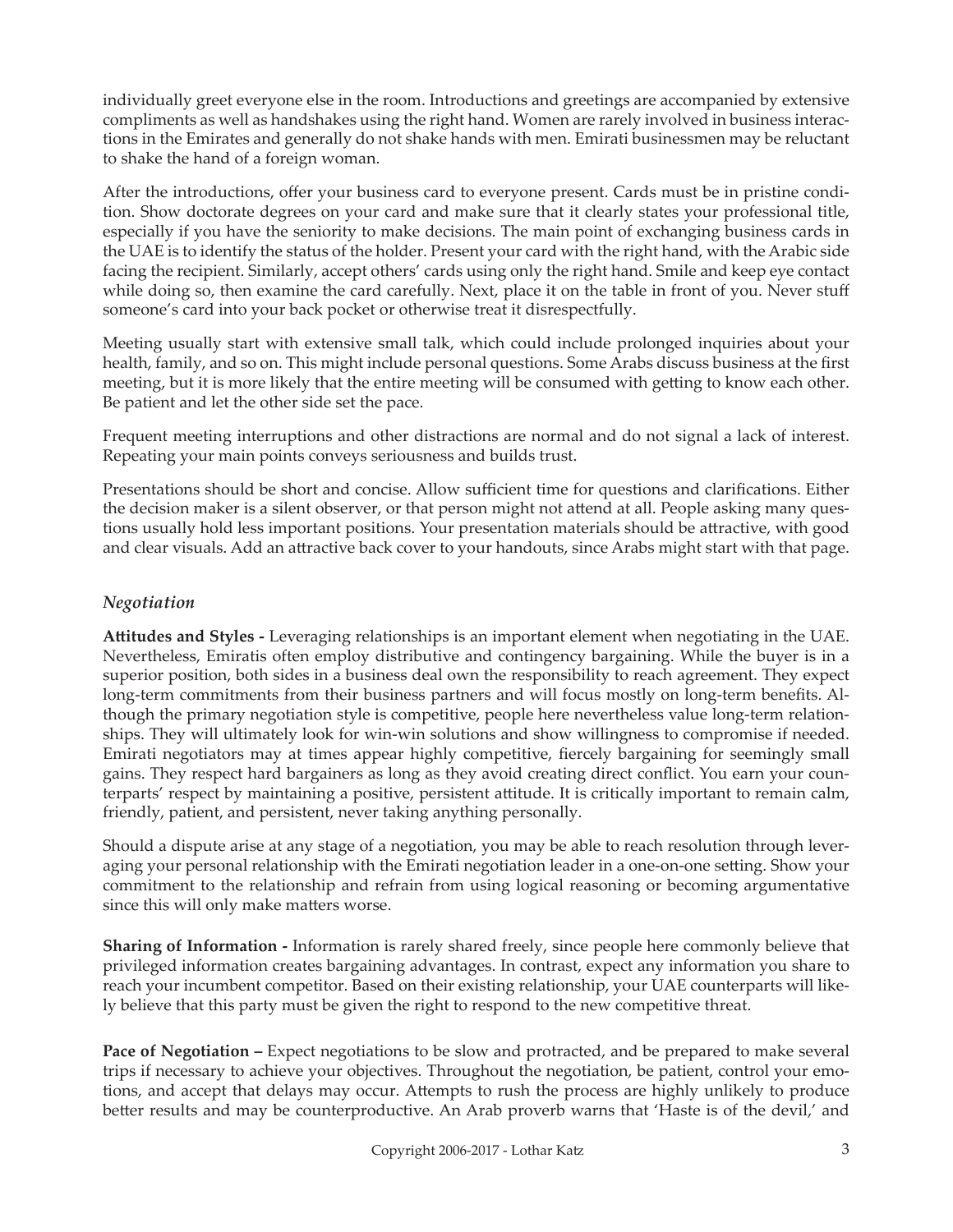many Emiratis may believe that whether something happens quickly, slowly, or not at all is beyond their control as it depends on Allah's will. On the other hand, do not be surprised if the pace suddenly changes from very slow to very fast – once your counterparts have made a positive decision, they may expect fast progress.

When engaging in initial business negotiations in the country, it is often crucial to take a long-term perspective over many years. It is often advisable to accept an initial deal even when its return-on-investment does not look appealing. Much bigger profits tend to come once you manage to prove yourself a worthy partner.

Most Emiratis prefer a highly polychronic work style. They are used to pursuing multiple actions and goals in parallel. When negotiating, they often take a holistic approach or frequently jump from one topic to another rather than addressing them in sequential order. In multi-item negotiations, people may bargain and haggle over several aspects in parallel. It is common for them to re-open a discussion over items that had already been agreed upon. In addition, they may take phone calls or interrupt meetings at critical points in a negotiation. While they may be doing all this on purpose in order to distract or confuse the other side, there are usually no bad intentions. Negotiators from strongly monochronic cultures, such as Germany, the United Kingdom, or the United States, could find this style confusing, irritating, even annoying. In any case, do not show irritation or anger when encountering this behavior. Instead, keep track of the bargaining progress at all times, often emphasizing areas where agreement already exists. Repeating your main points conveys seriousness and builds trust.

If your counterparts appear to be stalling the negotiation, assess carefully whether their slowing down the process indicates that they are evaluating alternatives or that they are not interested in doing business with you. In most cases, though, this behavior indicates an attempt to create time pressure in order to obtain concessions.

**Bargaining –** Businesspeople in the UAE are usually shrewd negotiators who should never be underestimated. Most of them thoroughly enjoy bargaining and haggling. They expect to do a lot of it during a negotiation and may be seriously offended if you refuse to play along. In addition, they may expect flexibility on your side, so avoid coming with overly narrow expectations of how a deal might be reached.

The bargaining stage of a negotiation can be very extensive. Prices often move more than 50 percent between initial offers and final agreement. Leave yourself a lot of room for concessions at many different stages. Ask the other side to reciprocate if you made one, but never make them look like the loser in the exchange. It is not advisable to make significant early concessions since your counterparts expect further compromises as the bargaining continues. You can use the fact that aspects can be re-visited to your advantage, for instance by offering further concessions under the condition that the other side reciprocate in areas that had already been agreed upon.

Deceptive techniques are frequently used. This includes tactics such as telling lies and sending fake non-verbal messages, pretending to be disinterested in the whole deal or in single concessions, misrepresenting an item's value, or making false demands and concessions. Expect your Emirati counterparts to be masters at this game, playing it with many exaggerations and much enthusiasm. They may occasionally play stupid or otherwise attempt to mislead you in order to obtain bargaining advantages. Do not take such tactics personally and realize that overt attempts to lie at or bluff your counterparts could backfire and might damage business relationships. Lies will be difficult to detect. It is advisable to verify information received from the local side through other channels. Similarly, they treat 'outside' information with caution. Even when you can see right through a lie, it would be a grave personal insult to state or even hint that your counterpart might not be telling the truth. Emiratis are usually too proud to claim or admit that they have only limited authority, even if it is true.

Negotiators in the country may use pressure techniques that include making final offers or nibbling. Final offers may come more than once and are rarely final. Do not use tactics such as applying time pres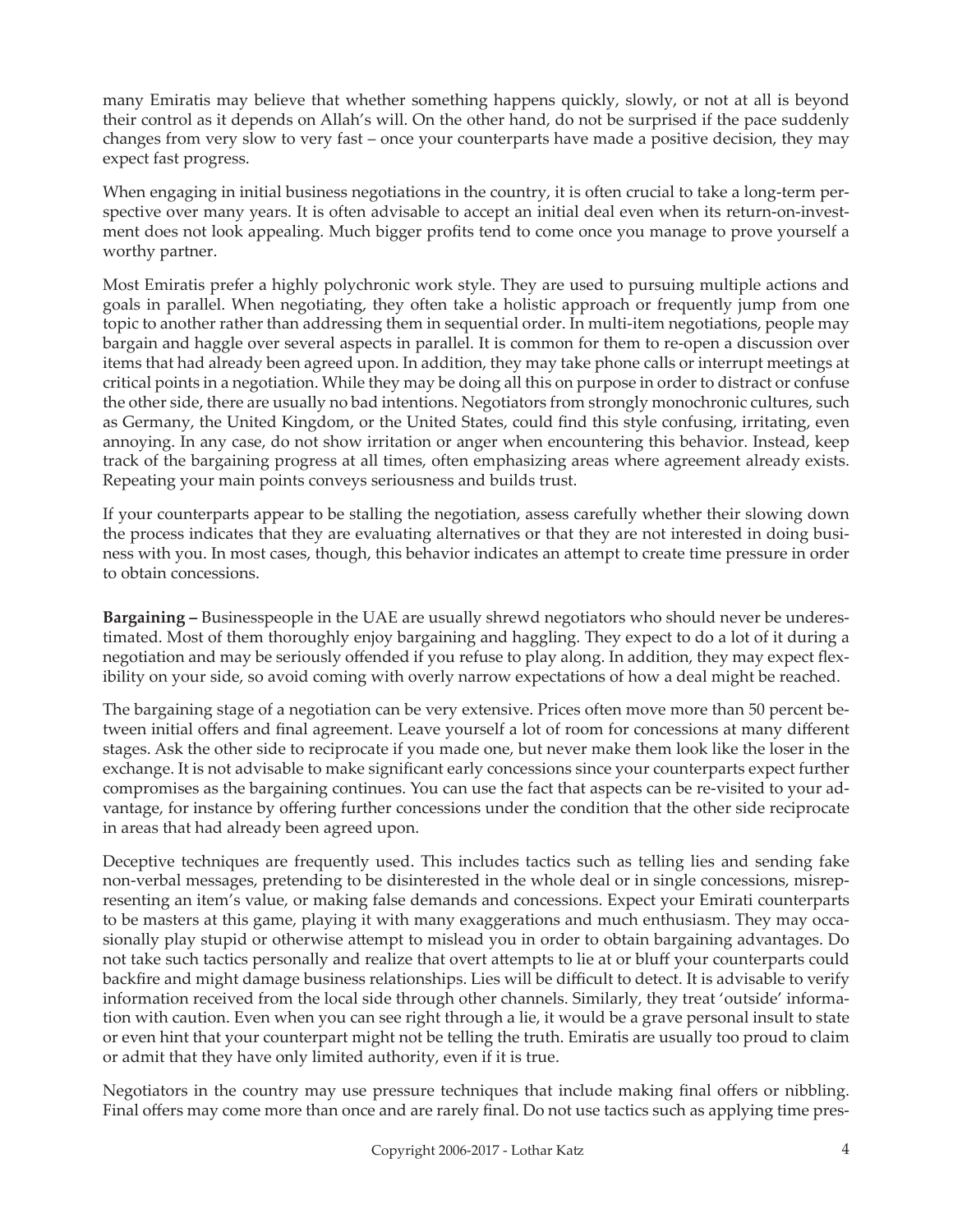sure, opening with your best offer, or making expiring offers, since Emiratis could view these as signs that you are not willing to build a long-term relationship. They may choose to terminate the negotiation. Silence can be an effective way to signal rejection of a proposal.

Emirati negotiators avoid openly aggressive or adversarial techniques but may use more subtle versions. Making an extreme opening offer is a standard practice to start the bargaining process. Negotiators may also make indirect threats and warnings, or subtly display anger. Use these tactics with caution yourself since they could adversely affect the relationship if employed too aggressively. Do not walk out or threaten to do so as your counterpart may take this as a personal insult.

Emotional negotiation techniques, such as attitudinal bargaining, sending dual messages, attempting to make you feel guilty, grimacing, or appealing to personal relationships, are frequent and can be effective. Be cautious not to cause *loss of face* when employing any of them yourself. Also, know that Emiratis can become quite emotional during fierce bargaining. It is best to remain calm. Defensive tactics such as blocking, distracting or changing the subject, asking probing or very direct questions, or making promises may also be frequent.

Corruption and bribery are rare in the UAE, although not completely unheard of. So much as hinting that you view a gift inappropriate could be a grave insult to the person's honor. It may help if you introduce and explain your company's policies early on, but be careful not to moralize or somehow imply that local customs are unethical.

**Decision Making –** Company hierarchies can be rigid and people in this country expect to work with clear lines of authority. Although the speed of business is accelerating, decision making can be a slow and deliberate process in the UAE. Decision makers are usually individuals who consider the best interest of the group or organization and might consult with others in the organization. Decisions therefore often require several layers of approval. Final decision-making authority may be delegated down, but that can change quickly if subordinates fall out of favor. Consequently, it will be important to win the support of senior executives.

When making decisions, Emirati businesspeople may not rely much on rules or laws. They usually consider the specific situation rather than applying universal principles. Personal feelings and experiences weigh more strongly than empirical evidence and other objective facts do. People here can be reluctant to take risks. If you expect them to support a risky decision, you may need to find ways for them to become comfortable with it first. You are much more likely to succeed if the relationship with your counterparts is strong and you managed to win their trust.

# *Agreements and Contracts*

While written protocols serve as tools to improve the communication and strengthen commitments, they should not be taken for final agreement. Any part of an agreement could still change significantly before the parties sign a contract. Agreements are only final when the participants part. Until then, the UAE side could unilaterally abrogate them, possibly even if they were already signed

Written contracts are usually not overly detailed here, focusing only the primary aspects, terms, and conditions of the agreement. Emiratis generally believe that the primary strength of an agreement lies in the partners' commitment rather than in its written documentation. Accordingly, do not propose an overly detailed contract since doing so could be seen as strong mistrust.

Since personal honor is highly valued in the Emirates, contracts are usually dependable and your partners will strive to keep their commitments. However, business partners usually expect both sides to remain somewhat flexible if conditions change, which may include agreeing to modified contract terms.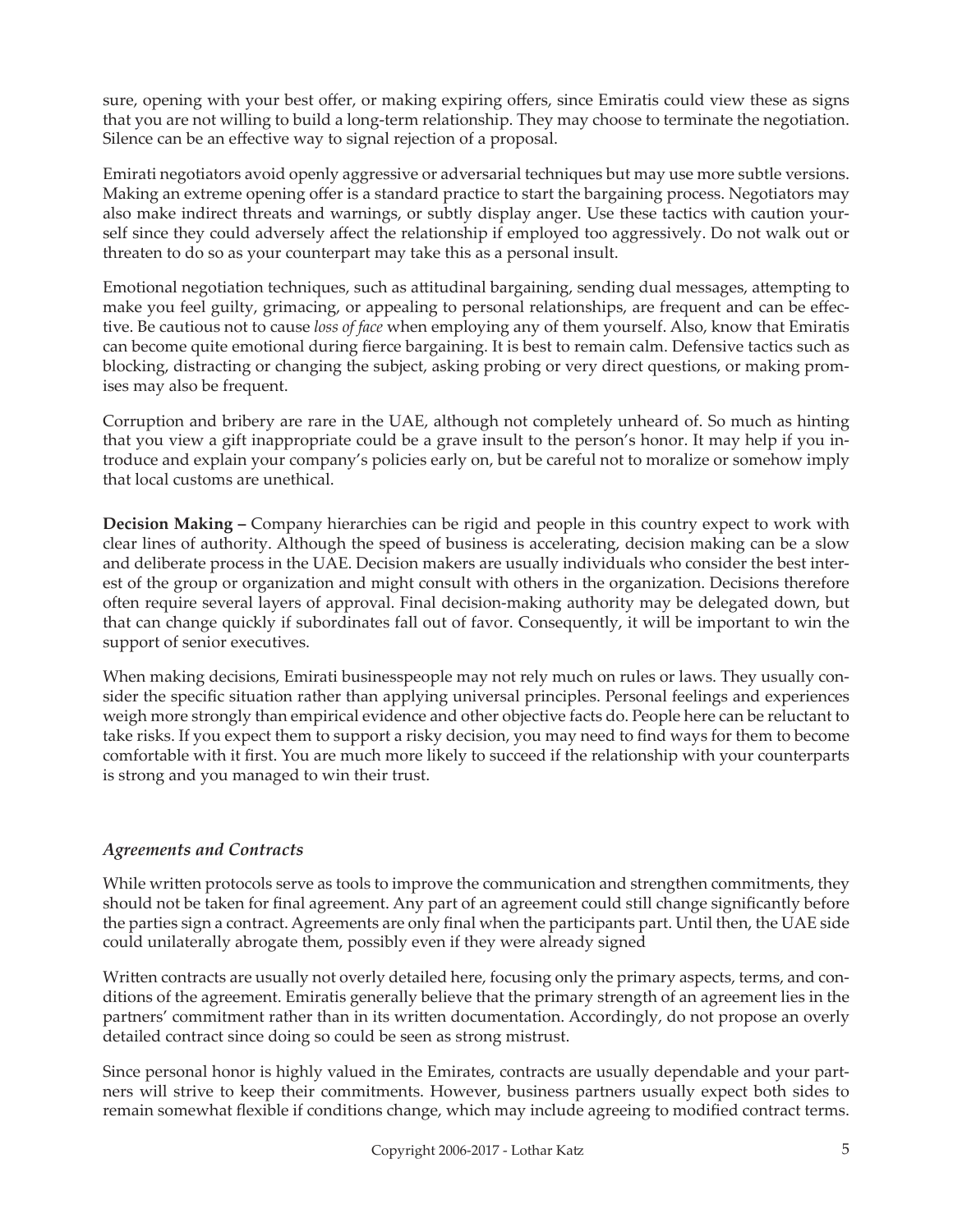#### *Women in Business*

The UAE remain a male-dominated society. Although some women work, most still have very traditional roles, rarely attaining positions of similar income and authority as men.

Western businesswomen should not expect to be met with the same respect as men; they will find themselves subjected to a number of restrictions. Displaying confidence and assertiveness can be counterproductive. Appearing overly bold and aggressive could create major issues and must be avoided under all circumstances.

As a visiting businesswoman, emphasize your company's importance and that of your own role. A personal introduction or a letter of support from a senior executive within your company can also help. Even with these credentials, you may still not receive sufficient attention, making it advisable to take a male colleague along for the trip and act 'behind the scenes.' Female business travelers should exercise caution and restraint in all professional and social situations. They need to dress in accordance with local customs, which means that collarbones and knees need to be covered at all times and that clothes should not be form-fitting. The head does not need to be covered.

Male visitors should not speak to Emirati women unless the situation clearly requires it. In addition, avoid bringing up the subject of women with your male business partners. Do not even inquire about a wife's or daughter's health. Furthermore, while there can be intensive eye contact between men, it is vitally important not to stare at or otherwise show interest in any woman you meet.

### *Other Important Things to Know*

Religious practices could play a significant role when doing business here. Many Emirati Muslims practice their religion strictly. While the government follows a policy of tolerance toward non-Muslims, keep in mind that this is an Islamic country. Showing disrespect for the religion could have disastrous consequences. Respect the fact that practices such as praying five times a day, celebrating Friday as a sacred day, or fasting from dawn to dusk during Ramadan, could affect your business interactions here.

Business lunches and dinners are common and present great opportunities for clarifications and other business discussions. However, understand that prior to the meal, there may be a great deal of socializing and small talk, and that business is never discussed until after the meal. There might be little conversation during meals, allowing everyone to relish the food. At restaurants, keep conversations at a quiet level. Being loud could be regarded as bad manners.

Tea will be served at many occasions. It would be a mistake not to accept it, even when you are not thirsty. With the exception of the Emirate of Sharjah, alcohol is legal and widely available in the UAE, at least in hotels and restaurants. However, consult with your host before ordering alcohol during meals or social functions.

Impeccable appearance is very important when doing business in any of the Gulf Arab states and many other Arab countries. Male business visitors should wear conservative suits on most occasions. Always cover your whole body. Make sure shoes and suit are in excellent condition. Wearing local garb is inappropriate and, in certain cases, illegal.

Most restaurant and bar bills include a service charge. If no service charge is shown, add 10 to 15 percent as a tip, more if the service received was exceptional.

Social events do not require punctuality. While it is best to arrive at dinners close to the agreed time, being late to a party by 30 minutes or more is perfectly acceptable.